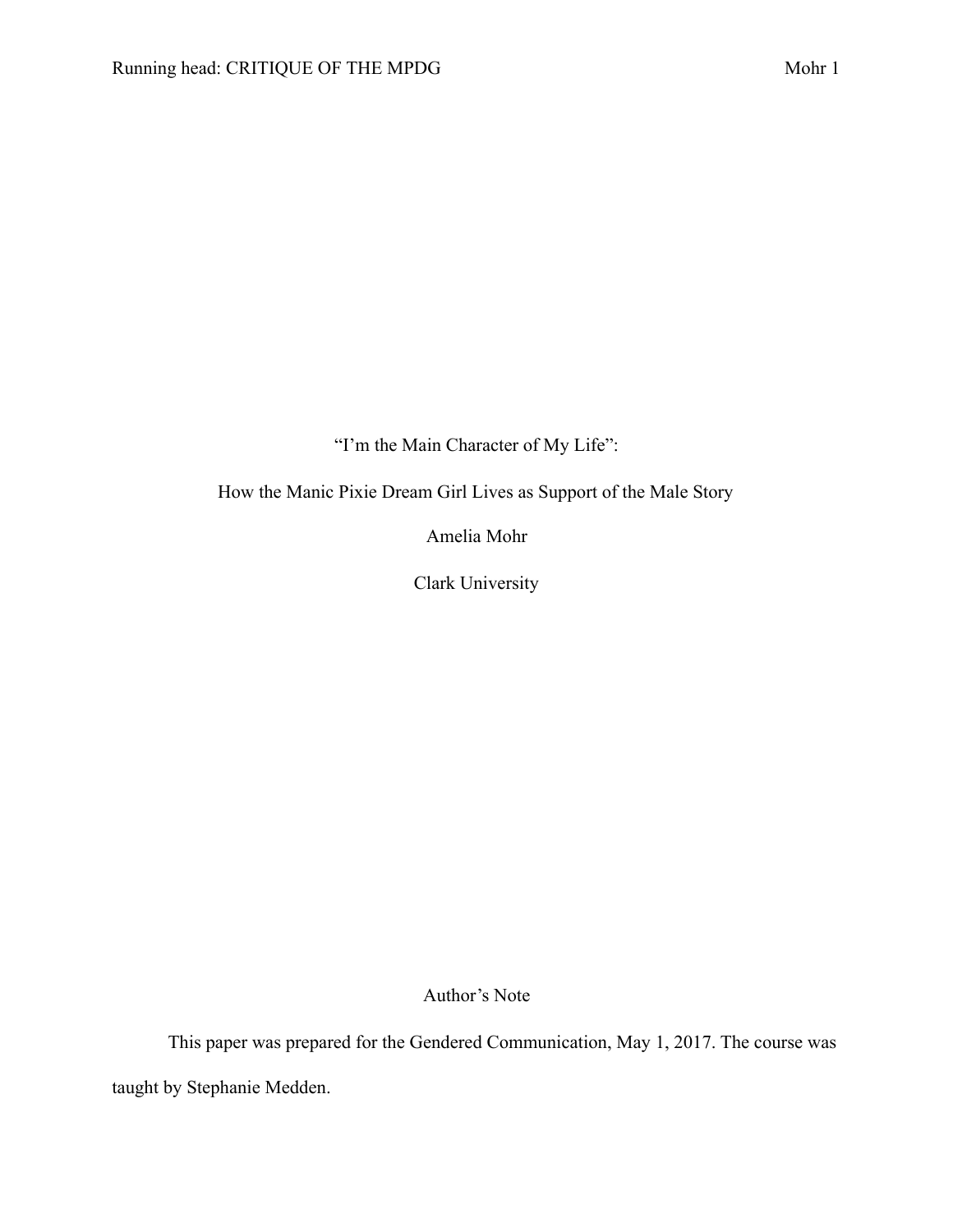## Abstract

Film critic Nathan Rabin coined the term Manic Pixie Dream Girl (MPDG) to describe the trope of a quirky female character who exists solely to help an emotionally repressed man appreciate life. Although Rabin intended the term to call out cultural sexism, it has been increasingly used in a sexist manner. The key difference between the MPDG and realistic, quirky female characters is the MPDG's lack of pursuit of personal goals and failure of the Bechdel Test. There have been some attempts to challenge the MPDG trope, namely through subversive MPDG storylines, the creation of a MPDBoy, or the addition of a female protagonist. Examples of these attempts and the lack of females in power in Hollywood is discussed.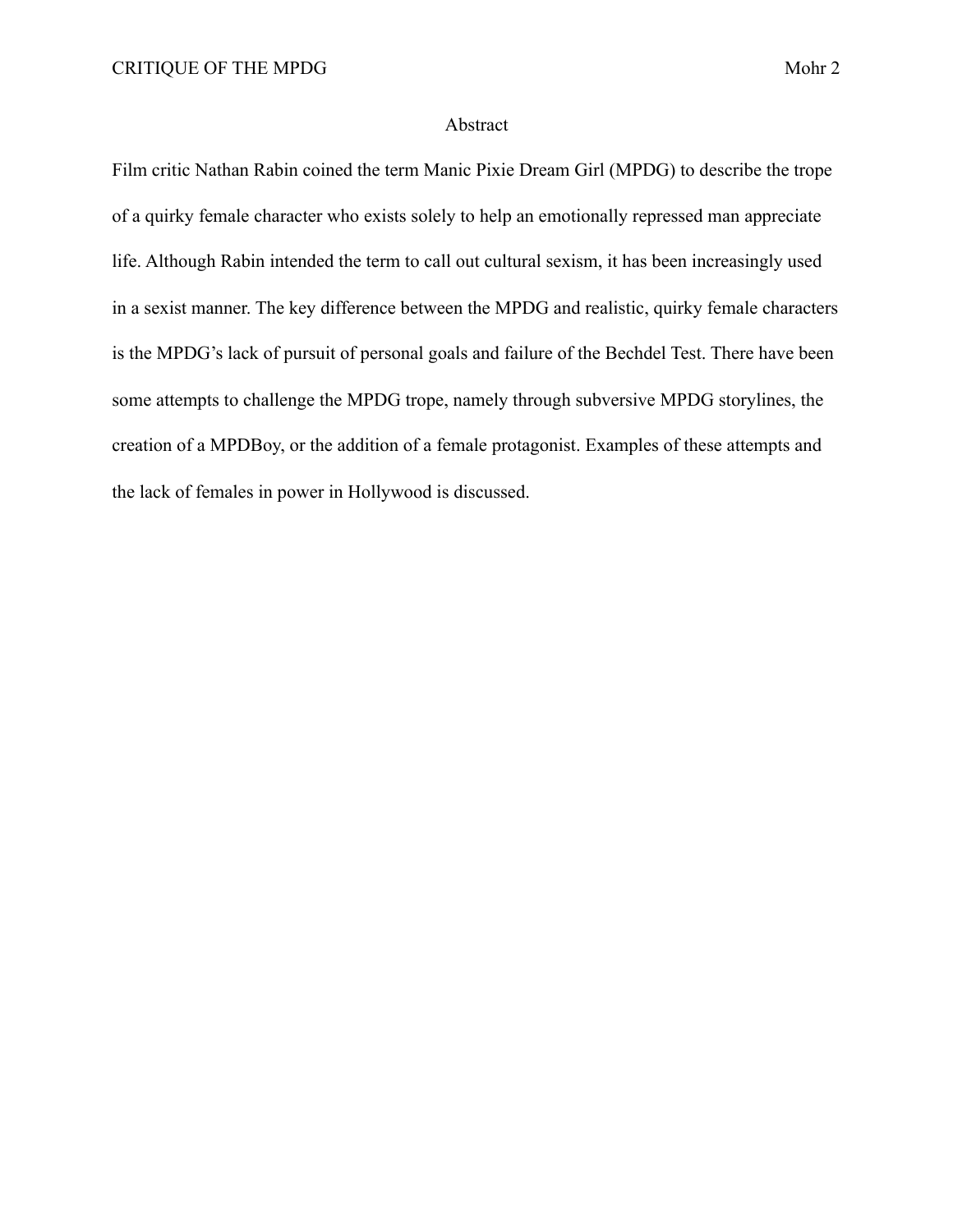"I'm the Main Character of My Life": How the Manic Pixie Dream Girl Lives as Support of the Male Story

 A giggly female, sitting in a bathtub on the phone, challenges her male friend to think critically about life. A bubbly girl forces a boy in a waiting room to listen to a life-changing song on her disc-man. A mysterious woman teaches an awkward man how to live in the moment by running through IKEA. Although these are scenes from different films – *Elizabethtown*, *Garden State*, and *(500) Days of Summer* respectively – they almost could all be from the same storyline because they share an identical female trope: they feature the Manic Pixie Dream Girl. Hollywood now allows men to have a deeper existence than behaving as stoic, hyper-masculine creatures, but its solution to opening up these emotionally repressed men is to create a quirky, fun, adventurous female to assist them on their journey. That female is the Manic Pixie Dream Girl (MPDG), a term coined in 2007 by film critic Nathan Rabin to describe this female trope that "exists solely in the fevered imaginations of sensitive writer-directors to teach broodingly soulful young men to embrace life and its infinite mysteries and adventures" (Rabin, 2007). As with many gendered tropes in the media, the MPDG is deeply problematic in the messages it sends to audiences. The problem stems from the fact that it objectifies women as quirky tools that exist for men and paints men to be emotionally-stunted creatures in need of a fun female. However, there need not be a total removal of all quirky women that aid in a journey of selfdiscovery; in order to subvert the MPDG narrative, films could reverse the gender of the trope, change how the MPDG is defined, or, ideally, create complicated female characters with depth.

 The MPDG trope may have been termed in 2007 after Rabin watched *Elizabethtown*, but the stereotype has existed in films for decades, from *Bringing Up Baby* (1938) to *Scott Pilgrim*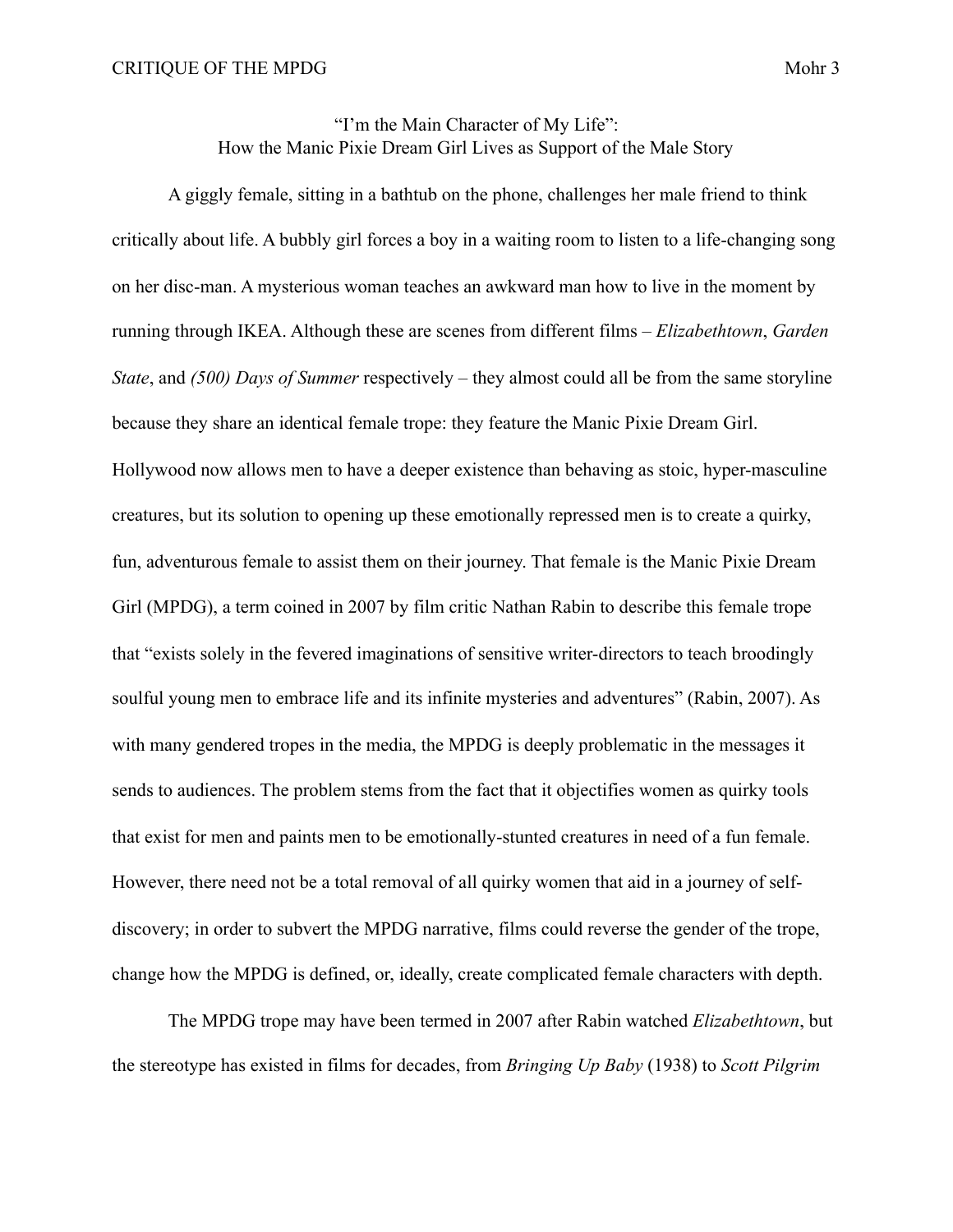*vs. The World* (2010) (Bowman, Gillette, Hyden, Murray, Pierce, & Rabin, 2008). The MPDG is a character that incites passionate emotion in viewers, be it adoration of her personality or hatred of her unconventional habits (Ulaby, 2008). The divisive quality of the MPDG possibly stems from her two-dimensional nature; she cannot be viewed as a complete person. Because she only exists to help the protagonist in his journey of self-discovery, she has no career and no life beyond frolicking, fun, and meeting people to reveal to them the infinite possibilities the world has to offer. She may have some inner conflicts, but none of her troubles are developed enough to be addressed (Ulaby, 2008). For those that do love the MPDG, she often becomes a fetishized object, an "appealing prop", that audiences pine for as they wait for their eye-opening muse to appear in their mundane lives (Rabin, 2014).

 In recent years, there has been some debate surrounding the definition of the MPDG and what characters fall under this trope. When Rabin coined the term MPDG, he had no idea as to the future power of the term and how commonplace a description it would become (Rabin, 2014). Although the trope is a "fundamentally sexist one," and Rabin coined the phrase "to call out cultural sexism and make it harder for male writers to posit reductive, condescending male fantasies of ideal women as realistic characters", the term increasingly began to be accused of being sexist itself (2014). It became a tool to belittle characters and actresses by asserting they were nothing more than a man's fantasy of personal transformation through love and quirkiness (Piasky, 2016). Academics and critics applied the MPDG trope to almost any film in which there was an unconventional female character, even if that character was more complex than a fantasy, such as Diane Keaton's Annie Hall. Zoe Kazan, writer of the film *Ruby Sparks*, spoke out against this saying, "I think that to lump together all individual, original quirky women under that rubric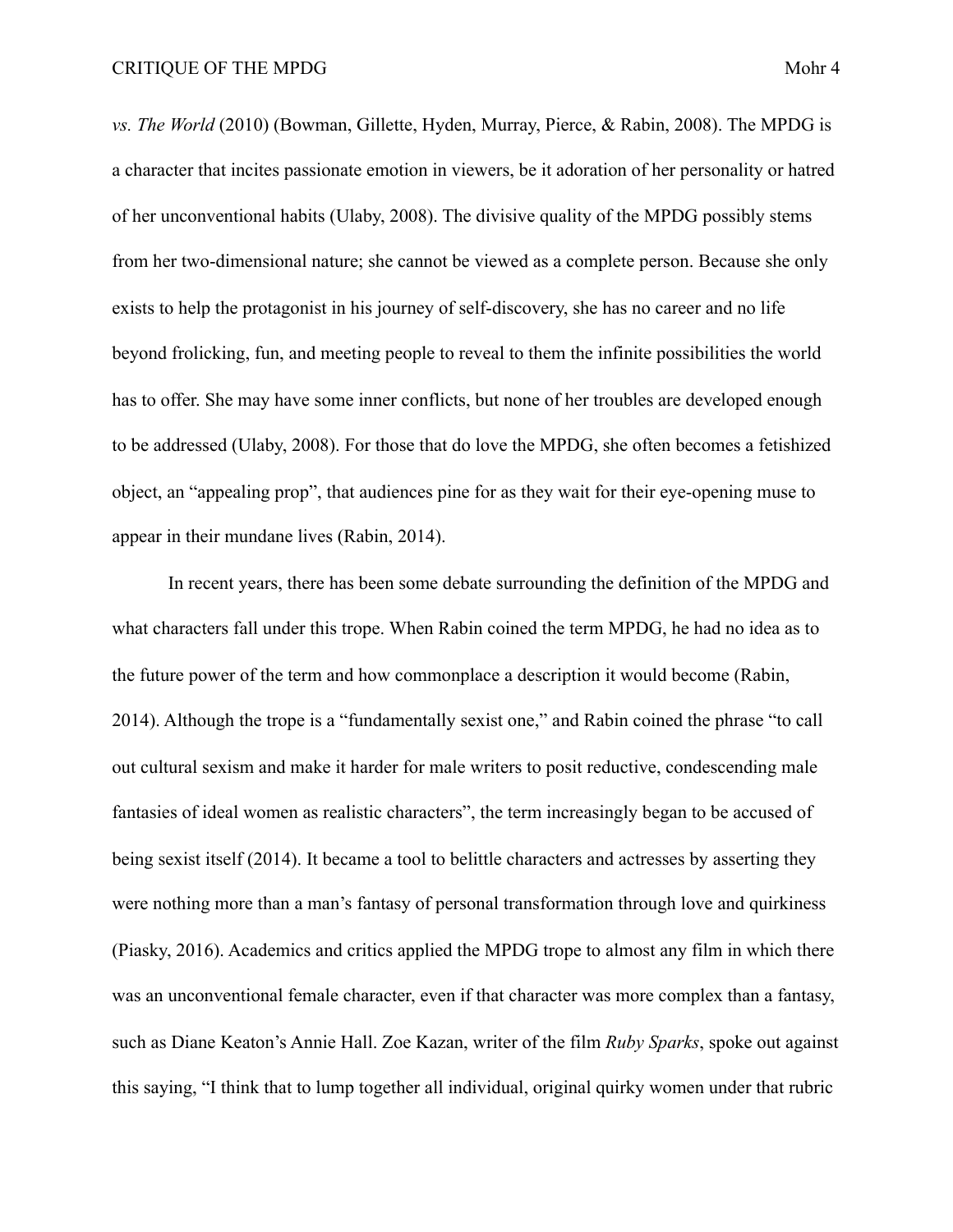is to erase all difference" (Kelly, 2013). The MPDG trope can be a powerful term, but must be used with caution so as to not diminish its criticism of misogyny.

 Some research has been done concerning the MPDG trope to understand it fully in order to properly apply the term and not use it as a blanket term for all eccentric women. There are some indications that a character may be a MPDG and not a real woman. For example, because the MPDG exists solely to inspire men, the female character often fails the Bechdel Test (Pasola, 2014). In order for a film to pass the Bechdel Test it must (a) have at least two women in it, (b) who talk each other, (c) about something other than a man. This test can often be a useful means of determining if a female character is operating in pursuit of her own goals. The pursuit of personal goals is a key differentiation between a MPDG and a realistic, quirky female.

 However, Pasola notes that it may be possible for a character to "deliberately represent the archetypal MPDG trope, yet subvert it within her own independent narrative" (2014). An example of such a character is the controversial character of Summer, played by Zooey Deschanel, in *(500) Days of Summer*. Many viewers dismiss Summer as the classic MPDG stereotype, but overlook the fact that she pursues her own goals in the end and devastates her male protagonist; she can be viewed as a representation of the unfair fantasy some men place on females to turn them into mythical creatures that must fulfill their journey of identity. Luna Lovegood in the *Harry Potter* series is another example of the simultaneous embodiment of the MPDG trope and of narrative subversion. Luna is an unconventional and cute character, yet it is clear throughout the series that her uniqueness stems from her own personal choice and taste, rather than to fulfill the journey of a man (Pasola 2014). Summer and Luna both illustrate that it is possible for a character to possess the quirkiness of a MPDG without necessarily wholly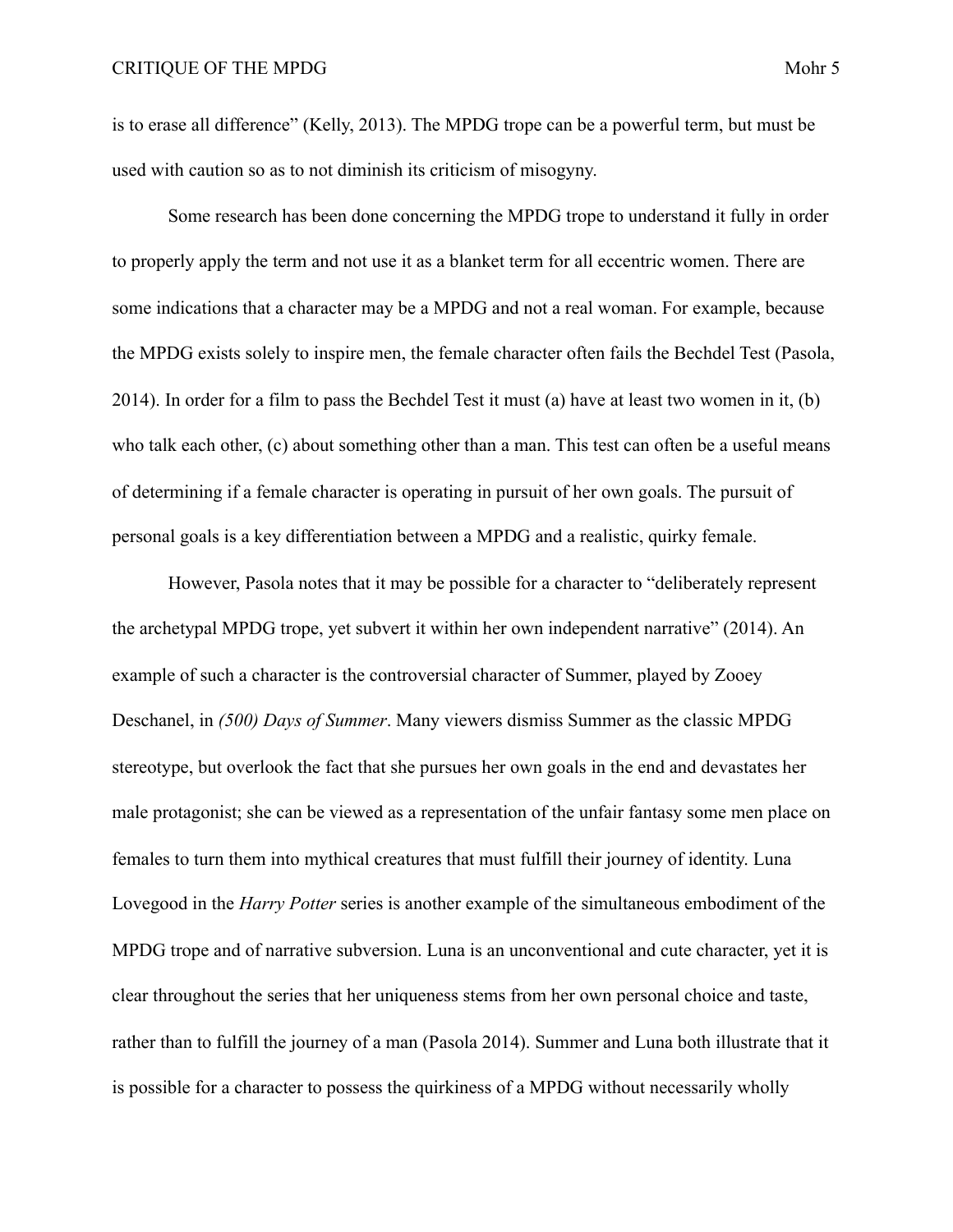reinforcing the trope. Nevertheless, there is significant work to be done in the realm of this gendered stereotype.

 One suggested means of challenging the MPDG stereotype is to reverse the gender roles and create a Manic Pixie Dream Boy (MPDBoy). Although stereotypes exist for both males and females, the gender stereotypes differ in order to reflect societal power structure (Medden, 2017). The MPDG furthers inequality between men and women because it elevates men to a higher status by focusing on the male emotional journey. Creation of a MPDBoy may assist in countering this power structure because it elevates women to more powerful societal positions by focusing on the female journey. The creation, or focus, of a MPDBoy may be problematic in that it still relies on stereotypes, which reduces complex individual identities to a group with some exaggerated characteristics (Medden, 2017). However, emphasis on a MPDBoy trope in the media would take away from the narrative of the female stereotype and, overall, make the stereotype seem less gender oriented.

 The question that arises with a MPDBoy stereotype is *how* he would embody a fantasy, mythical man and help the female protagonist on her journey. There have been some MPDBoy tropes forming in the media, such as Ben in *Parks and Recreation* or many of Ryan Gosling's characters, but they behave somewhat differently than their female counterparts (Lambert, 2012). Media's current MPDBoy trope exists to build up the confidence of the female protagonist, provide comfort, and nurture her without demanding something in return (Lambert, 2012) Through his patience, care, responsibility, and selflessness he helps her discover her best possible identity. Yet, whereas the MPDG is instrumental in a male's self-discovery as she teaches him a new perspective on the world, the current MPDBoy does not push the female's self-discovery in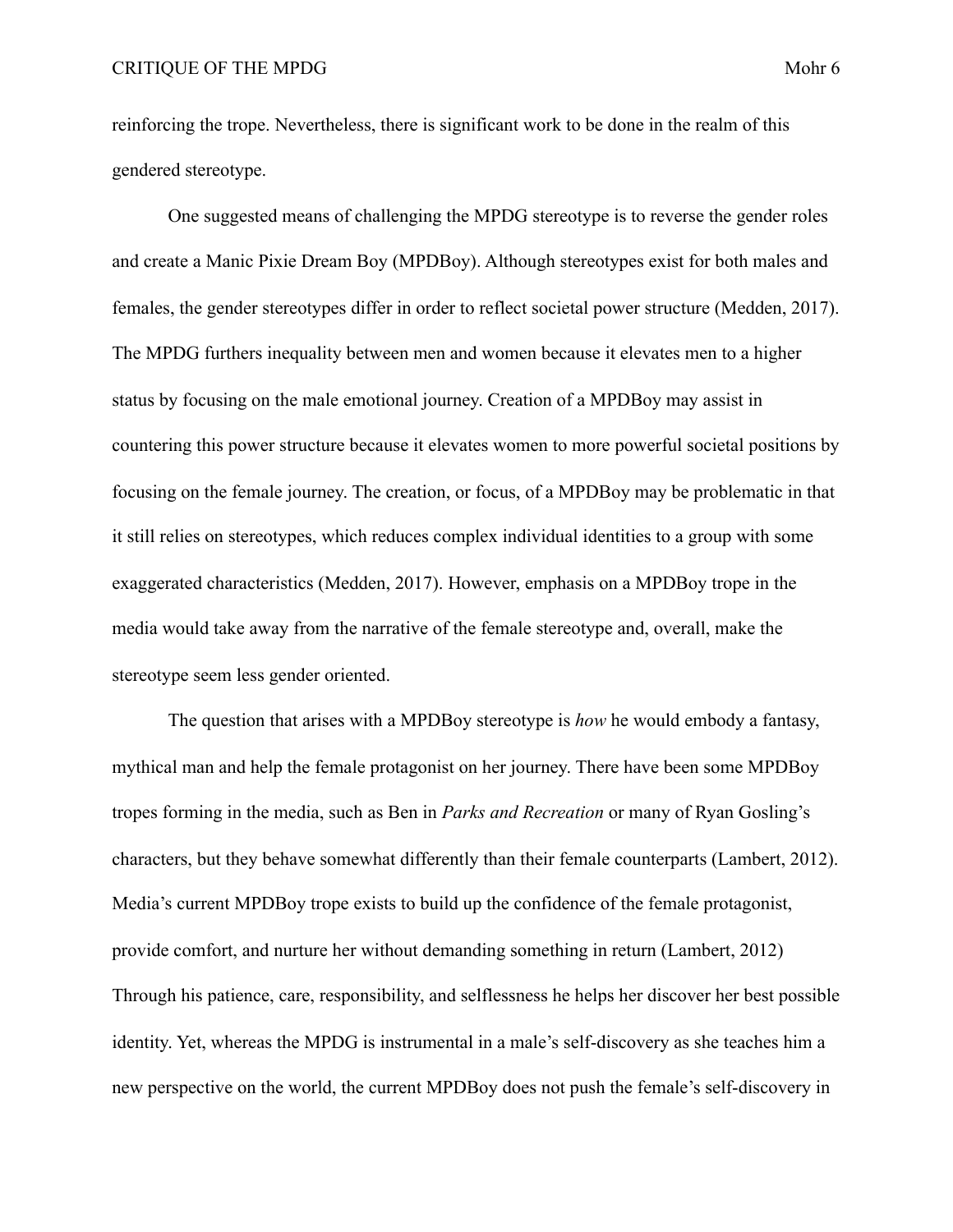any particular direction and simply encourages her as she makes that journey. Additionally, he may do so with fewer spontaneous songs and without the childlike wonder of the MPDG; instead, he may sit and listen to the female protagonist complain and he will play a board game with some friends. Pure childlike freedom is reserved for the MPDG. Aside from fetishization of a specific male character, the current MPDBoys in the media are problematic because they continue to reinforce gender roles in terms of how a "perfect" man or woman behaves. MPDGs are unconventional and cute, MPDBoys are supportive and understanding. In order to serve as a counter-narrative to the female trope, there must be a MPDBoy who is a free-spirit that helps a woman unlock her stifled emotions.

 Another possible means of subverting the MPDG stereotype - without removing it completely - is to change her purpose in the narrative by incorporating another female. The traditional MPDG is defined from the perspective of an angsty male but a subversive version could be defined in female eyes. There are some MPDGs currently in the media that are defined in relation to females. One example would be Rebel Wilson's character Robin in *How to Be Single* (2016) because she exists solely to support the central female protagonist, Alice. Robin is fun-loving, free-spirited, loud, and helps Alice discover her identity, but she is granted no journey of her own. A real world, female-oriented MPDG would be the actress Jennifer Lawrence. Lawrence is beautiful and talented but also loves food and swears in interviews. She inspires cultural obsession and articles such as "11 Times Jennifer Lawrence Voiced Her Junk Food Obsession & Gave Us So Much Life" (McGahan, 2015). Men want to be with her and women want to be her. Yet, overall, there are few clear examples of this stereotype in the media. Arguably this may be due to the lack of female leads in films, meaning that there is no female for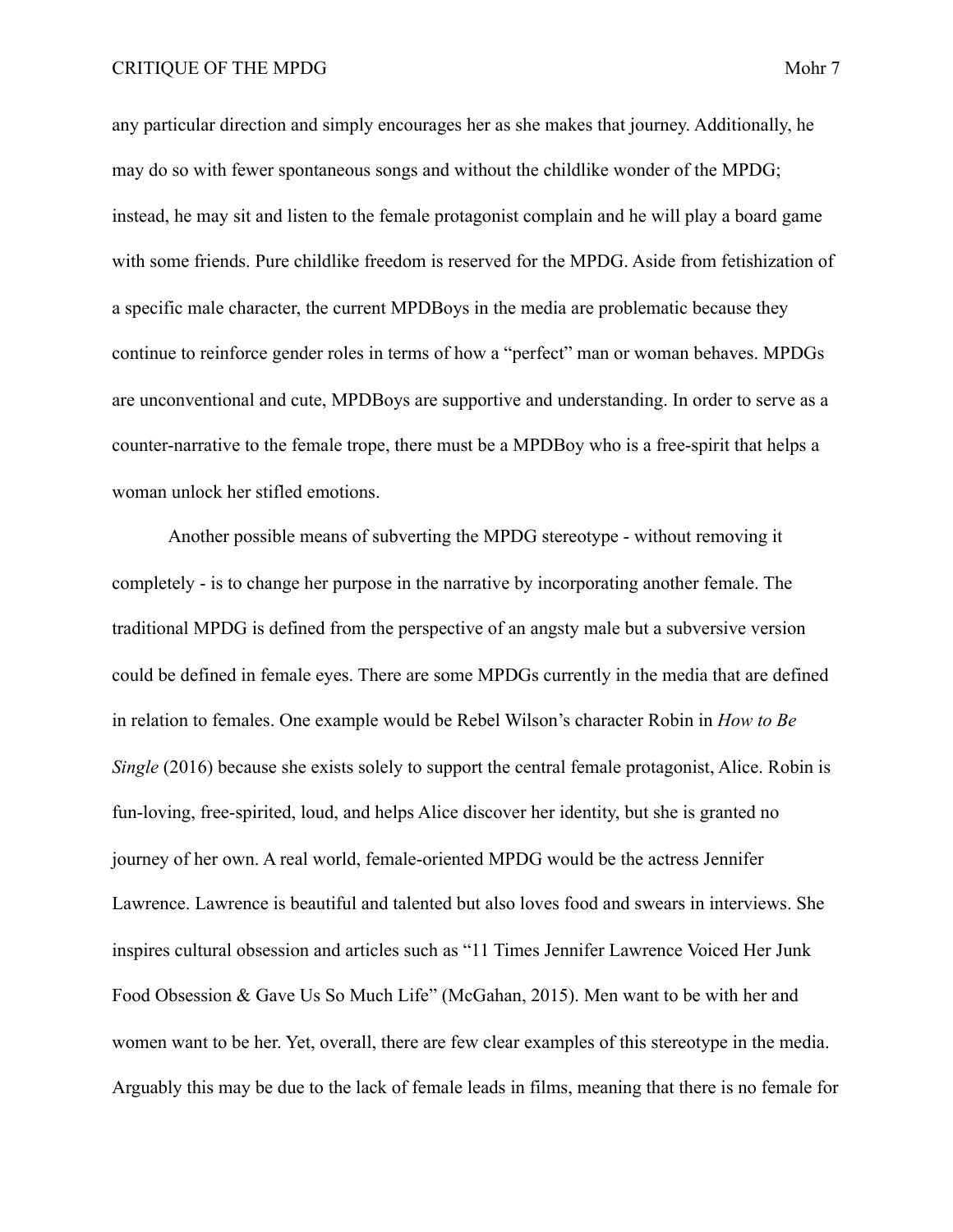the MPDG to assist. Just as there are problems with the creation of a MPDBoy, it is not an ideal solution to simply create a woman-oriented MPDG. Creation of a woman-oriented MPDG continues to fetishize woman as objects that exist to inspire others, not independent and autonomous people.

 The most clearly ideal solution to the MPDG trope is to create complex, realistic female characters. As obvious a solution as this may seem, it is more easily said than done. Stereotypes are shortcuts the media uses in order to expedite storytelling (Medden, 2017). Some writers want to focus on elements in a story other than character building and rely on stereotypes to make their job easier. A larger problem is the lack of representation of females in power in Hollywood; approximately only 20.5% work behind the scenes as directors, writers, and producers (Smith, Choueiti, Pieper, Gillig, Lee, & DeLuca, 2014). In a study of 700 films, researchers found that females make up less than a third of a speaking characters, less than a quarter of the films depict a female in a lead or co-lead role, and only 10% have a gender-balanced cast (Smith, Choueiti, Pieper, Gillig, Lee, & DeLuca, 2014). Until women are granted the opportunity to be at the center of the story, it is inevitable there will be many characters that exist solely to support the male protagonist. But there is some hope for more complex characters in the future; there has been a notable increase recently in the number of complex, realistic female characters instead of MPDGs (Donahue, 2015). The MPDG will never die completely (Piasky, 2016), but she will hopefully fade away from prominence in the media as multi-dimensional women take over.

 The MPDG stereotype has existed for decades in the media and serves as a representation of gender inequality, even if her character does not follow societal norms. She is most distinctly problematic for females through fetishization of her as a muse, but her existence is also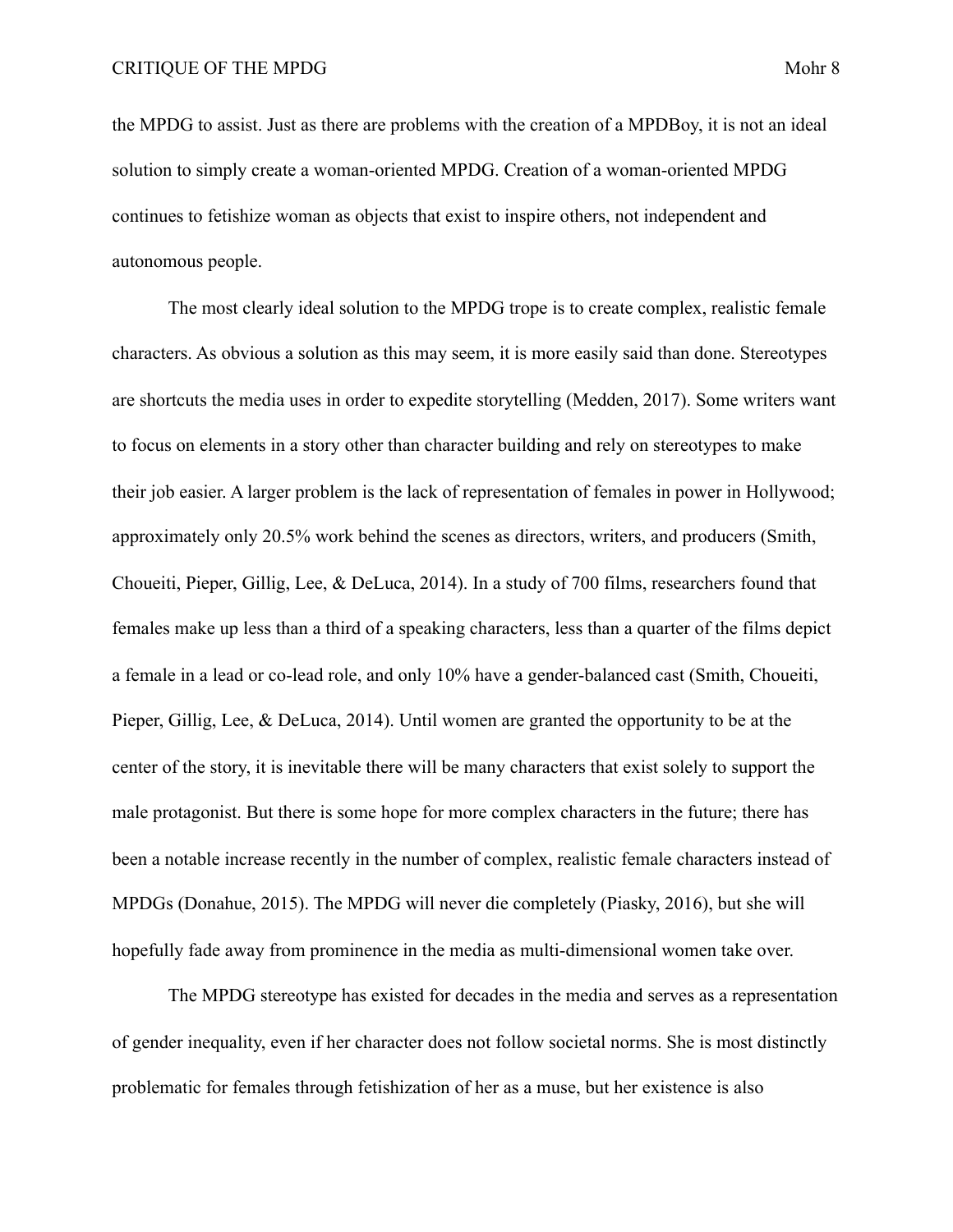problematic for males because she implies that men are so emotionally-repressed that their only savior will be a quirky female tool. The role of men is often ignored in criticisms of the MPDG, preventing true critique of the trope. Rather than tearing down the characters or actresses who embody MPDG, we must examine the societal narrative of her and why she exists. It is unlikely the MPDG will ever disappear completely from the media, but perhaps she can both exist and subvert the narrative. Creation of a MPDBoy or a female-oriented MPDG could potentially subvert the narrative of what a MPDG is, but they simultaneously continue to reinforce fetishization. Obviously, replacing stereotypes with realistic women is the most ideal solution but if that was an easy path to follow then there would have hopefully been a solution long ago. Perhaps we should listen to the infinite wisdom of Manic Pixie Dream Girl and see how much more the world has to offer. Maybe then we will finally realize females can offer more than inspiration for males.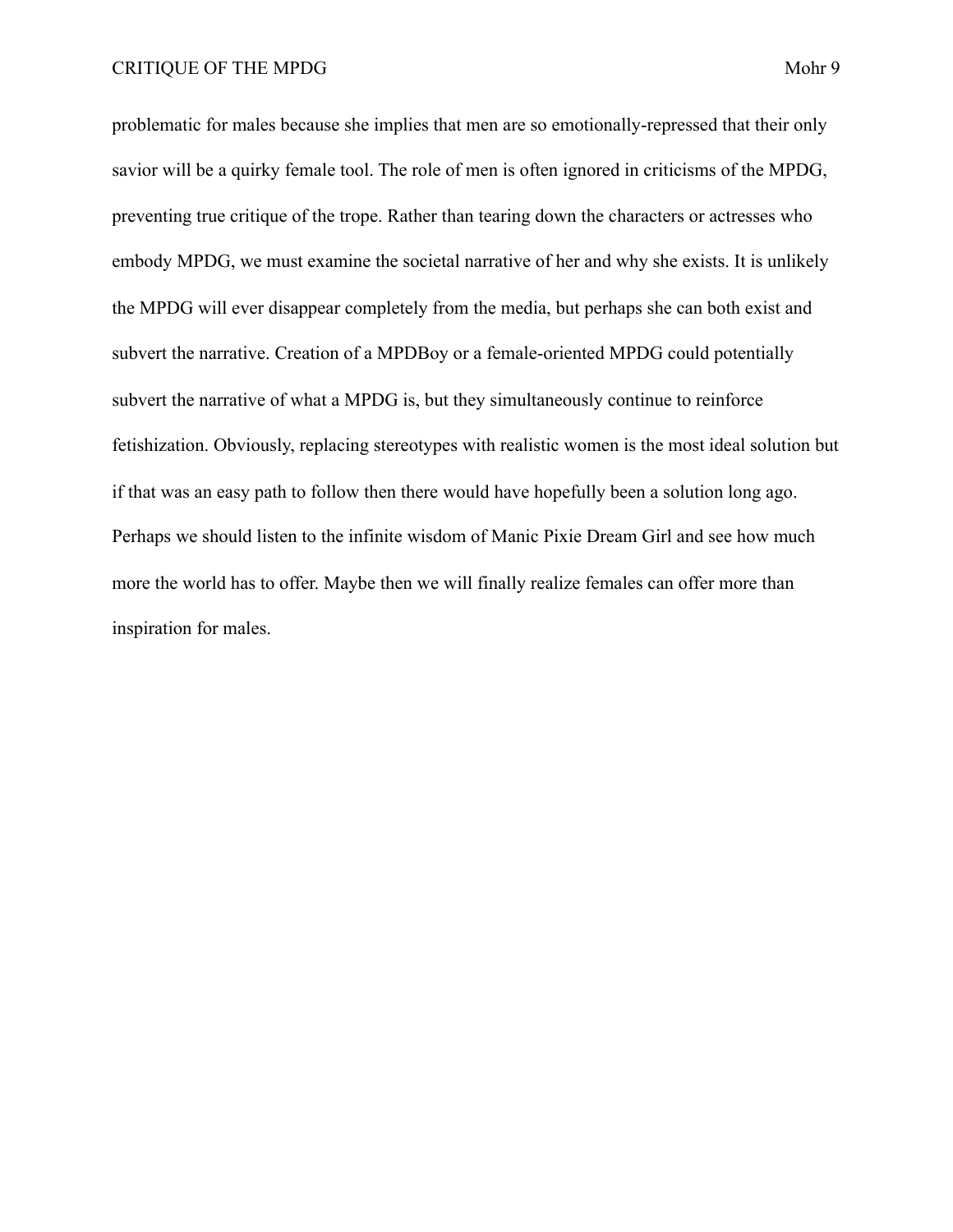## References

- Bowman, D., Gillette, A., Steven, H., Murray, N., Pierce, L., & Rabin, N. (2008, August 4). Wild things: 16 films featuring manic pixie dream girls. Retrieved from [http://](http://www.avclub.com/article/wild-things-16-films-featuring-manic-pixie-dream-g-2407) [www.avclub.com/article/wild-things-16-films-featuring-manic-pixie-dream-g-2407](http://www.avclub.com/article/wild-things-16-films-featuring-manic-pixie-dream-g-2407)
- Donahue, A. (2015, August 18). Summer 2015 films put real women above manic pixie dream girls. *The Guardian*. Retrieved from [https://www.theguardian.com/film/2015/aug/18/](https://www.theguardian.com/film/2015/aug/18/women-in-film-manic-pixie-dream-girl-summer-movies) [women-in-film-manic-pixie-dream-girl-summer-movies](https://www.theguardian.com/film/2015/aug/18/women-in-film-manic-pixie-dream-girl-summer-movies)
- Kelly, D. (2013, January 9). Clip joint: manic pixie dream girls. *The Guardian*. Retrieved from [https://www.theguardian.com/film/filmblog/2013/jan/09/clip-joint-manic-pixie-dream](https://www.theguardian.com/film/filmblog/2013/jan/09/clip-joint-manic-pixie-dream-girls)[girls](https://www.theguardian.com/film/filmblog/2013/jan/09/clip-joint-manic-pixie-dream-girls)
- Lambert, M. (2012, December 3). 1D internet fantasies: Liz lemon, one direction, and the rise of the manic pixie dream guy. Retrieved from [http://grantland.com/hollywood-prospectus/](http://grantland.com/hollywood-prospectus/1d-internet-fantasies-liz-lemon-one-direction-and-the-rise-of-the-manic-pixie-dream-guy/) [1d-internet-fantasies-liz-lemon-one-direction-and-the-rise-of-the-manic-pixie-dream-guy/](http://grantland.com/hollywood-prospectus/1d-internet-fantasies-liz-lemon-one-direction-and-the-rise-of-the-manic-pixie-dream-guy/)
- McGahan, M. (2015, June 12). 11 Times Jennifer Lawrence Voiced Her Junk Food Obsession & Gave Us So Much Life. Retrieved from [https://www.bustle.com/articles/89713-11-times](https://www.bustle.com/articles/89713-11-times-jennifer-lawrence-voiced-her-junk-food-obsession-gave-us-so-much-life)[jennifer-lawrence-voiced-her-junk-food-obsession-gave-us-so-much-life](https://www.bustle.com/articles/89713-11-times-jennifer-lawrence-voiced-her-junk-food-obsession-gave-us-so-much-life)
- Medden, S. (2017). Lecture 9: Gender communication [Powerpoint slides]. Retrieved from <https://moodle.clarku.edu/course/view.php?id=4140>
- Pasola, K. (2014). The integrity of luna lovegood: How j.k. rowling subverts the 'manic pixie dream girl' trope. In Sara Martín Alegre (Ed.), *Charming and Bewitching: Considering the Harry Potter Series* (pp. 153-160). Departament de Filologia Anglesa I De Germanistica: Universitat Autonoma de Barcelona.